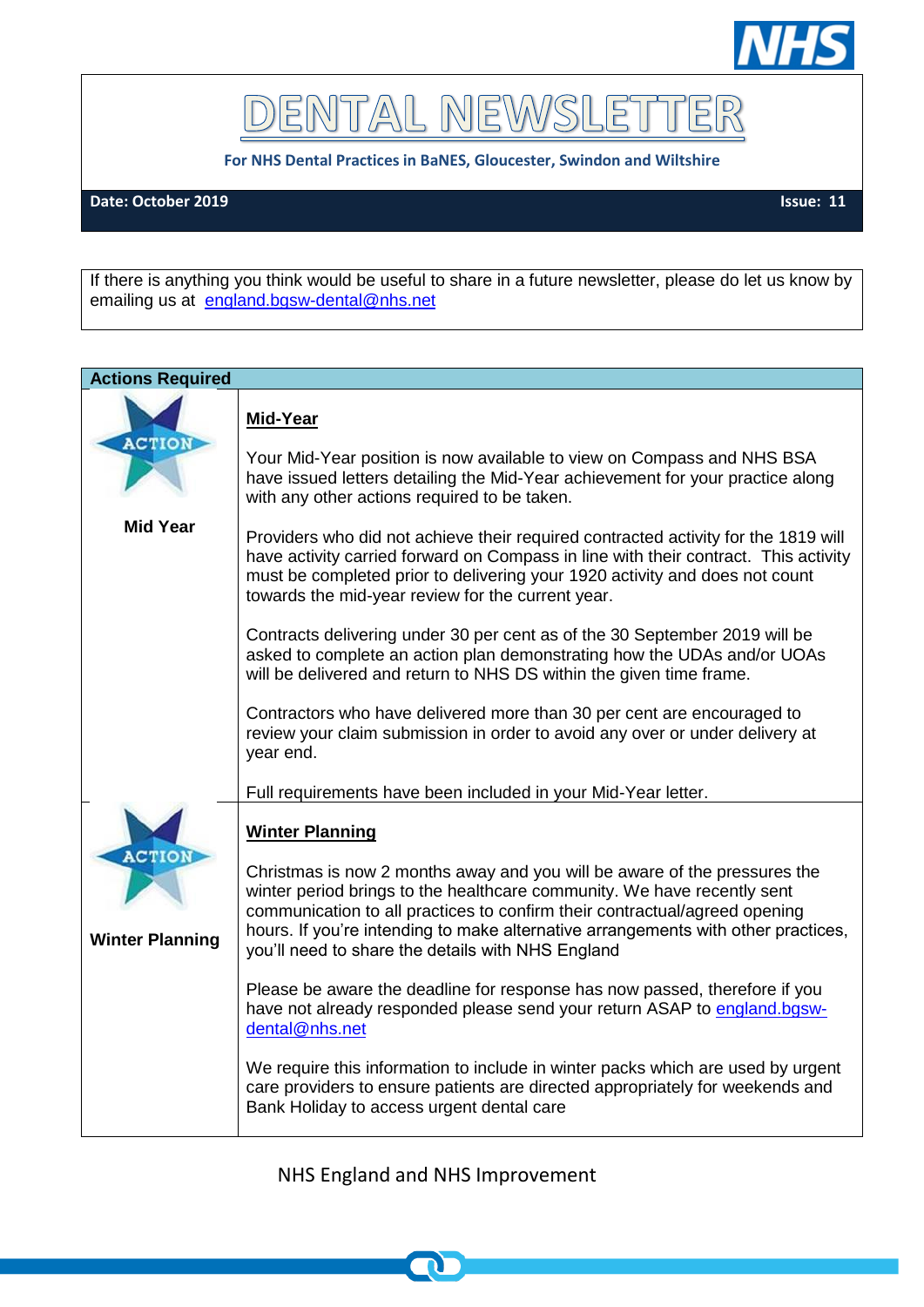

| <b>ACTION</b><br><b>NHS net</b><br>accounts | <b>NHS Mail Accounts</b><br>You will be aware that for some months we have been requesting that all<br>Practices set up a NHS.net email account. There are a number of practices<br>who have still not completed this. We therefore ask that if you do not already<br>have an account set up, that you do so as soon as possible. All practices must<br>have an active NHS net account as we will only be sending communication to<br>NHS net accounts. Please contact us if you have any issues or require further<br>advice. |
|---------------------------------------------|--------------------------------------------------------------------------------------------------------------------------------------------------------------------------------------------------------------------------------------------------------------------------------------------------------------------------------------------------------------------------------------------------------------------------------------------------------------------------------------------------------------------------------|
| <b>ACTION</b><br><b>NHS Choices</b>         | <b>NHS Choices website</b><br>The NHS Choices website (www.nhs.uk) is becoming increasingly important in<br>assisting people to access dental services.<br>It is apparent that there are number of dental practices that have out of date and<br>incorrect information on the site which is causing problems for the public being<br>signposted to this area.<br>Practices have a responsibility to maintain accurate information on NHS<br>choices, including opening times, indicating acceptance of NHS patients            |
|                                             | Please find link below which will enable you to manage, setup and amend your<br>practice profile.<br>https://www.nhs.uk/contact-us/contacts-for-professionals/help-updating-your-<br>organisation-profile/                                                                                                                                                                                                                                                                                                                     |

| <b>Important Information for Practice Managers</b> |                                                                                                                                                                                                                                                                                                                |  |
|----------------------------------------------------|----------------------------------------------------------------------------------------------------------------------------------------------------------------------------------------------------------------------------------------------------------------------------------------------------------------|--|
|                                                    | <b>Out of Hours Urgent Dental Care</b><br>We want to remind contractors of their responsibilities to ensure their NHS<br>patients are able to access urgent dental treatment out of hours. Please ensure<br>your telephone answering service provides appropriate 111 contact details for<br>patients calling. |  |
| <b>Record Keeping</b><br><b>Standards</b>          | <b>Record Keeping Standards</b><br>For your information, please see link below of publication by NHS England and<br>NHS Improvement regarding Record Keeping Standards.<br>https://www.england.nhs.uk/publication/dental-record-keeping-standards-a-<br>consensus-approach/                                    |  |

NHS England and NHS Improvement

 $\mathbf\Omega$